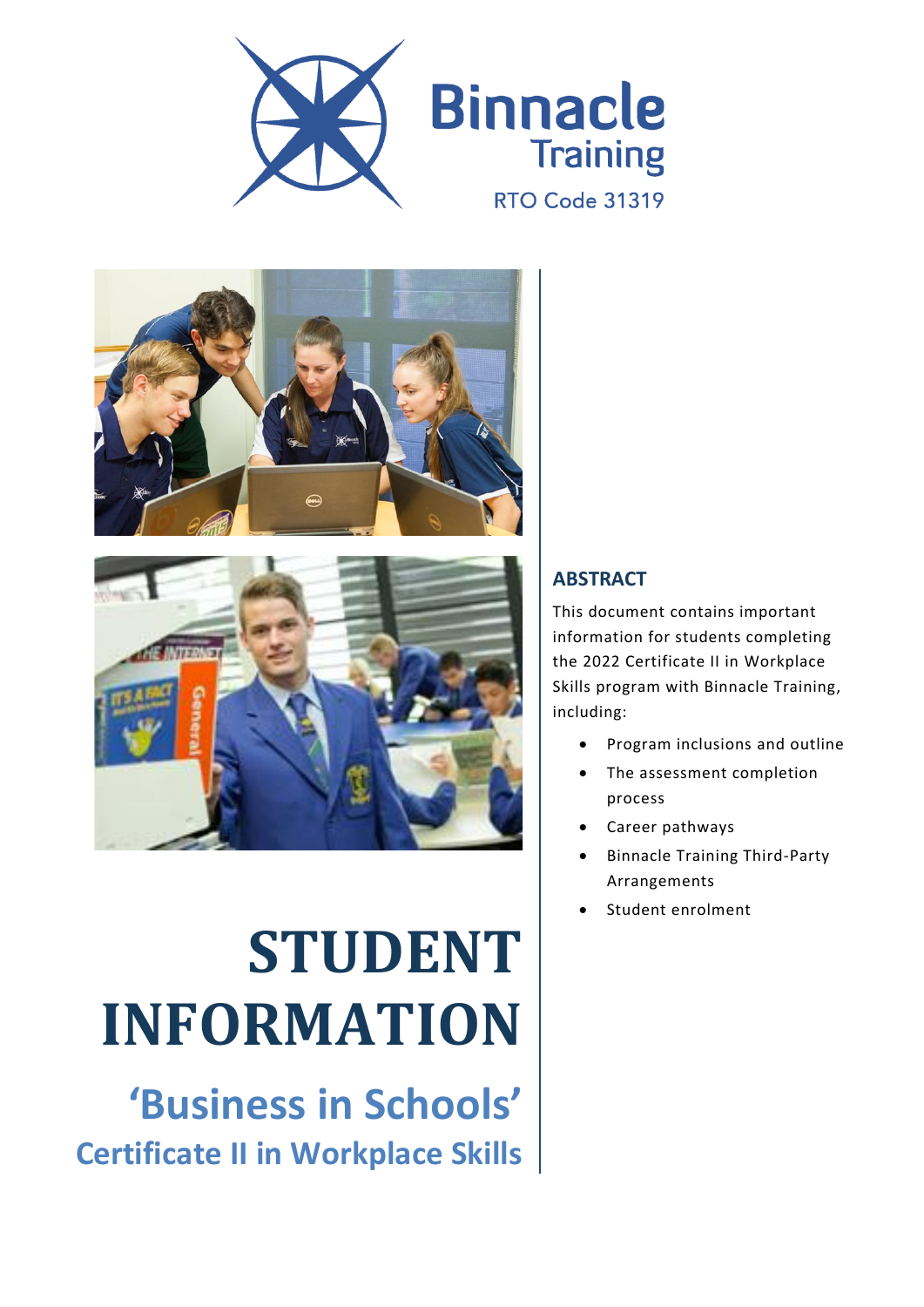# Program Inclusions

The Binnacle 'Business in Schools' program incorporates the nationally recognised qualification: **BSB20120 Certificate II in Workplace Skills.**

The program covers the skills and knowledge required of an employee entering the Business Services industry and/or pursuing further tertiary business pathways (e.g. Certificate IV, Diploma and Bachelor of Business).

In particular, 'Business in Schools' involves:

- Time management
- Self-awareness and personal wellbeing in the workplace
- Workplace safety & sustainability
- Communication skills
- Using digital technologies in the workplace
- Teamwork and critical thinking

This is achieved by students working alongside an experienced Business Teacher (Program Coordinator) to undertake projects and deliver services within their school community such as:

- A mini travel expo
- Using digital technologies in the workplace (group project).

## Program Outline

The program involves learning the skills and knowledge to become a business professional. This learning will take place in a range of settings, including in and out of the classroom (knowledge/project planning and project delivery respectively).

Assessment activities include the completion of practical and knowledge tasks throughout the program. Many of the practical tasks will be assessed while delivering projects and will often require completion of a workplace document (e.g. project plan).

Knowledge tasks generally take the form of a short answer quiz that is completed online.

#### Completing Assessments

All assessment tasks and resources are online and each term has a specific number of assessment tasks.

Your teacher will regularly review the completion of your assessment and if gaps are identified (i.e. assessment tasks incomplete or 'Not Yet Satisfactory'), you will be required to finalise the assessment in your own time (e.g. during exam block) before the next school term commences.

Your completed assessment and associated documents will be stored online for your teacher to mark ('Satisfactory' or 'Not Yet Satisfactory').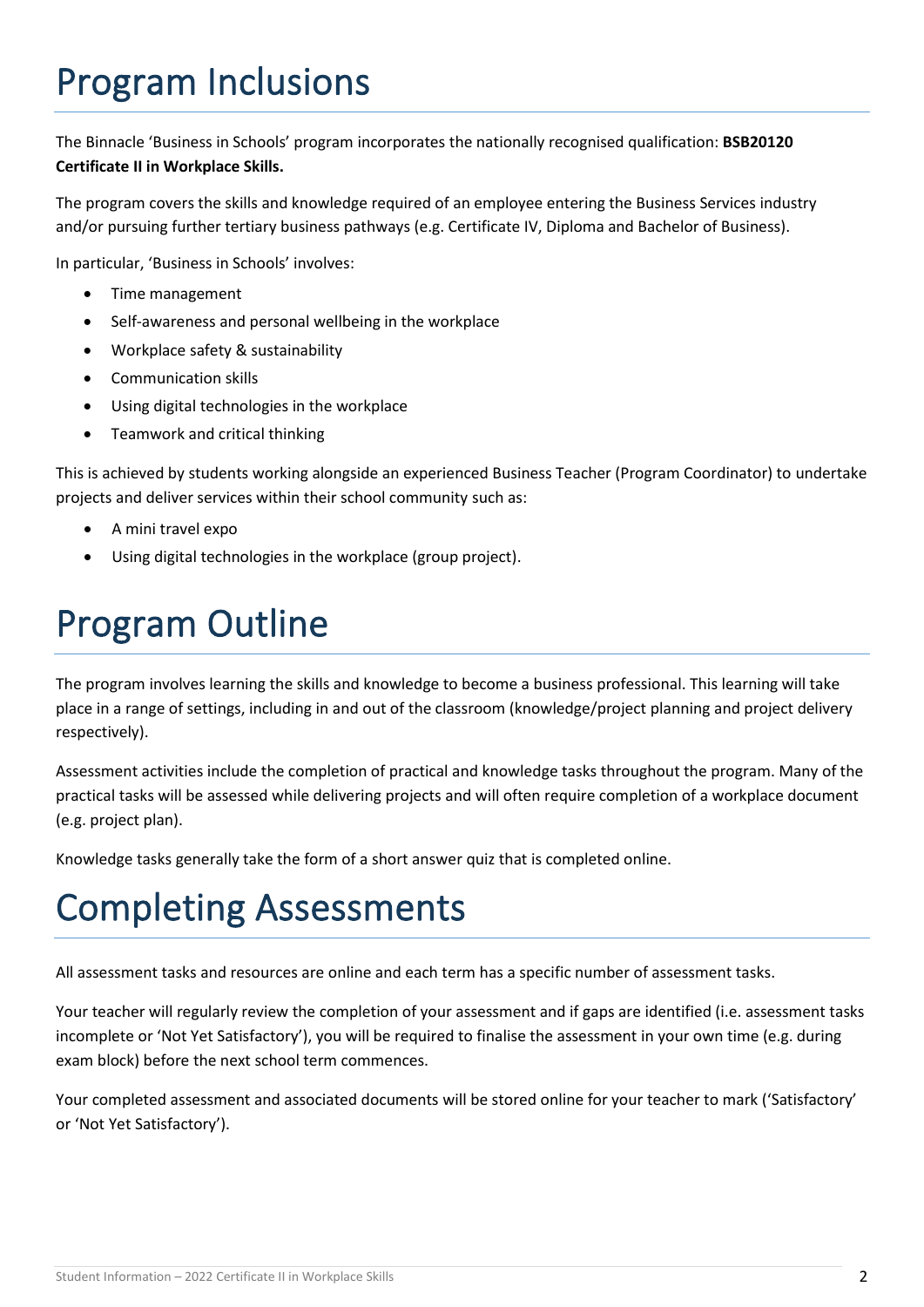- **1. You (the student) complete the assessment each term:**
	- **Knowledge assessments completed online in your Binnacle Lounge.**
	- **Demonstrate required skills in practical tasks.**
	- **Access to training resources to assist with assessment are also available in your Binnacle Lounge.**
		- **2. The teacher marks your assessment:**
			- **Some knowledge assessment items are 'auto-marked' by the Binnacle Lounge learning platform.**
			- **The teacher will mark your other (e.g. project, practical and case study) assessment items.**
			- **The sign-off page in each term is where feedback is provided and the outcome of each assessment item recorded.**

#### Competencies in this Program

| <b>TERMS</b><br>$1 - 2$ | BSBPEF202 | Plan and apply time management                                |  |
|-------------------------|-----------|---------------------------------------------------------------|--|
|                         | BSBPEF302 | Develop self-awareness                                        |  |
|                         | BSBWHS211 | Contribute to the health and safety of self and others        |  |
|                         | BSBSUS211 | Participate in sustainable work practices                     |  |
|                         | BSBCMM211 | Apply communication skills                                    |  |
|                         |           |                                                               |  |
| <b>TERMS</b><br>$3 - 4$ | BSBTEC201 | Use business software applications                            |  |
|                         | BSBTEC202 | Use digital technologies to communicate in a work environment |  |
|                         | BSBOPS201 | Work effectively in business environments                     |  |
|                         | BSBTWK201 | Work effectively with others                                  |  |
|                         | BSBCRT201 | Develop and apply thinking and problem solving skills         |  |

#### Career Pathways

Graduates of the Binnacle 'Business in Schools' program may explore a Certificate III/IV in Business pathway with another training provider (e.g. Sarina Russo Institute) upon completion of their Certificate II in Business.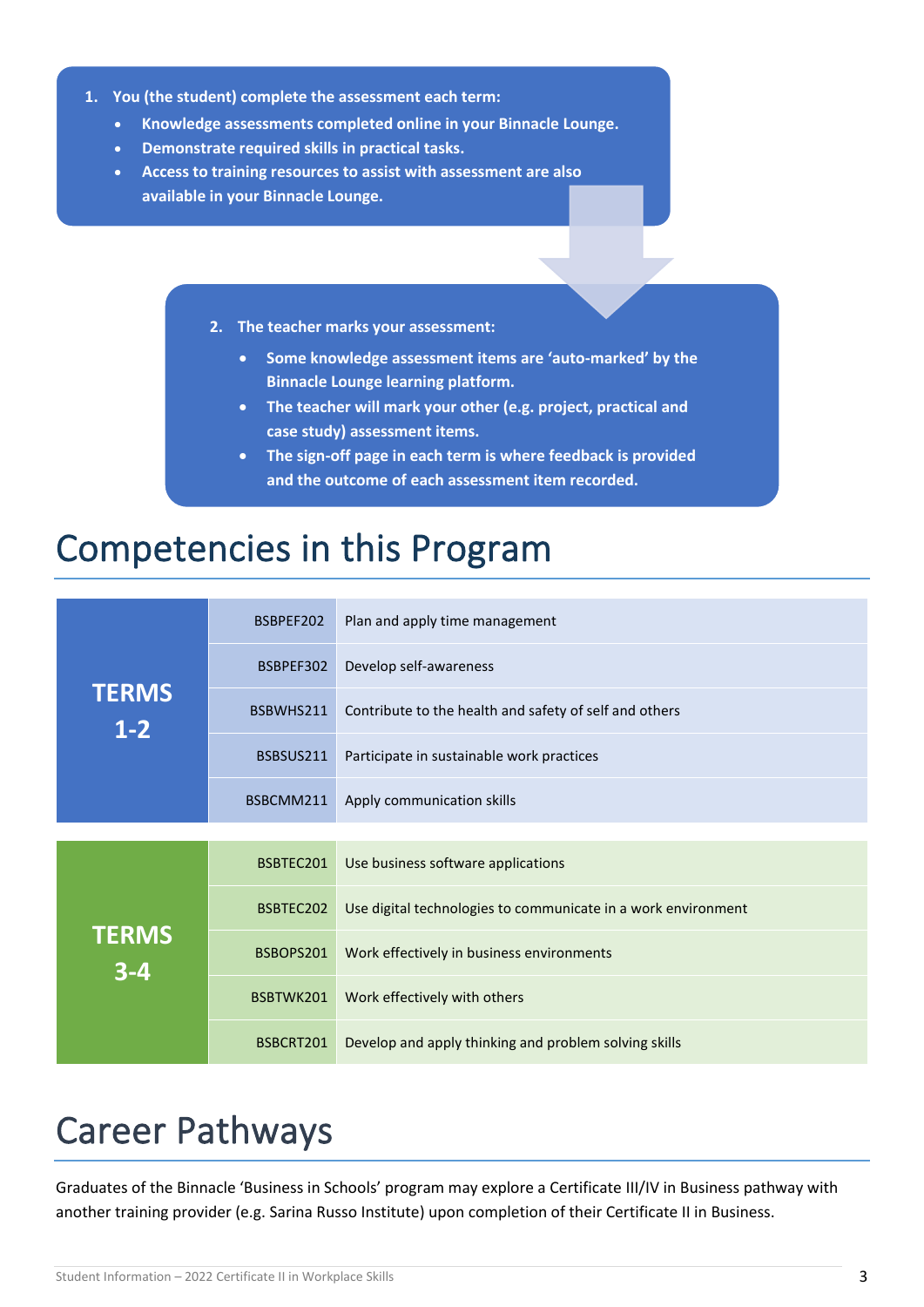Further information pertaining to the Certificate IV in Business (including RTO and price) will be supplied throughout your course. Please advise your Business Teacher to contact Binnacle Training if you would like further information regarding the Certificate III/IV or other inter-related industry pathway qualifications (e.g. Tourism).



### Binnacle Training Third-Party Arrangements

As the RTO, Binnacle Training engages individual secondary schools under a third-party arrangement to provide physical and human resources to deliver training and conduct assessment.

Binnacle Training Responsibilities: Enrolling students into the VET course, training and assessment outcomes, issuing certificates and testamurs, and ensuring that the VET course is on its scope of registration at all times.

School Responsibilities (as the third-party): The provision of adequate physical (equipment and facilities) and human resources (program deliverer) and delivering training and assessment services on behalf of Binnacle including the provision of student support services such as language, literacy and numeracy (LLN) assistance.